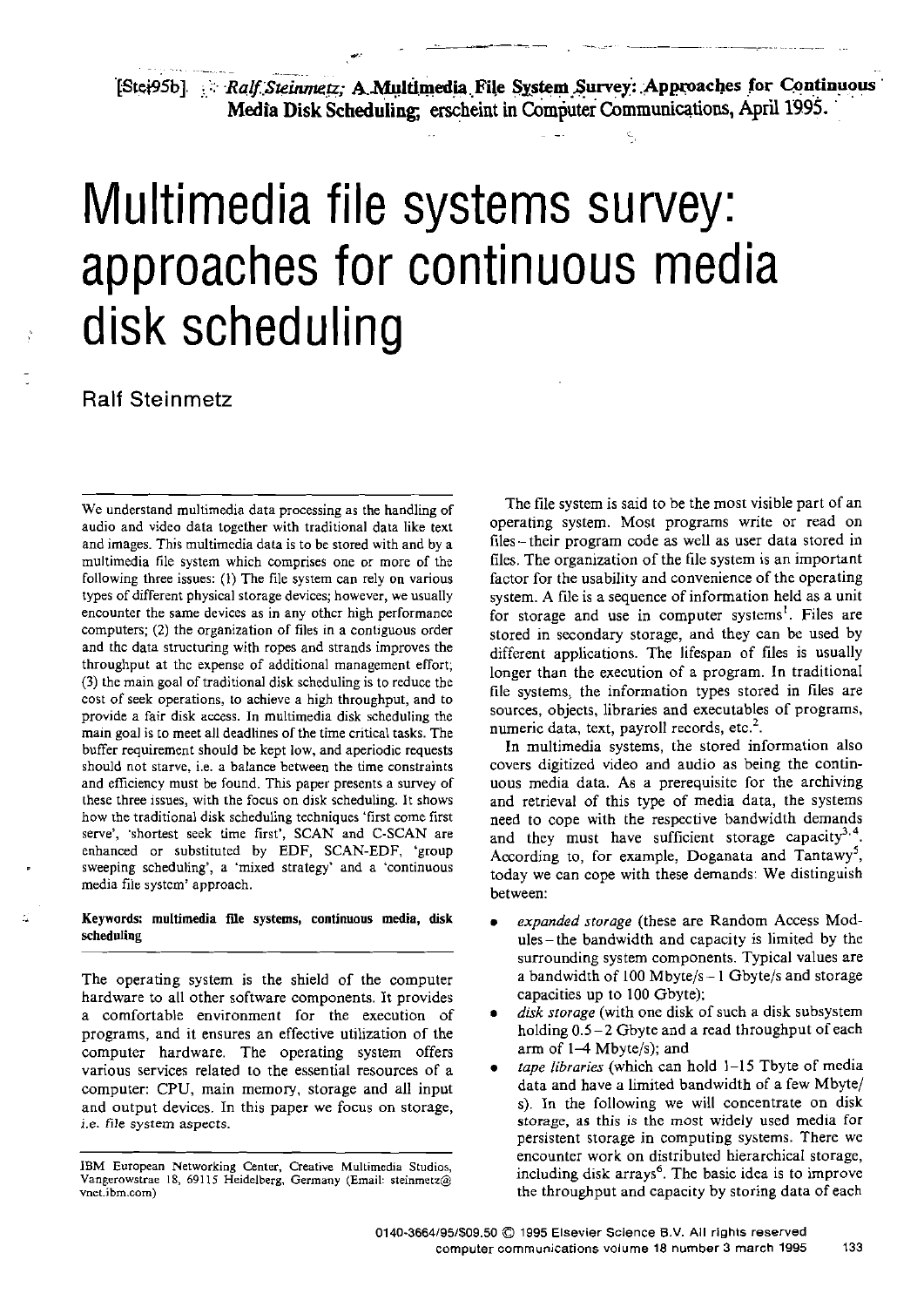audio and video file on several volumes (disk  $I/O$ bandwidth is maximized by striping; seek times are minimized by grouping and sorting). In multimedia fiie systems we do also have real-time 'read' and 'write' demands. Therefore, additional requirements in the design and implementation of file systems have to be considered.

Multimedia applications demand the processing of audio and video data such that humans perceive these media in a natural-error free and non-artificial-way. This continuous media data has its origin in sources like microphones, cameras and files. From these sources the data is transferred to destinations like loudspeakers, video windows and files located at the Same computer or at a remote station. On the way from the source to the sink, the digital data is processed by at least some type of move, copy or transmit operation. Therefore, in this data manipulation process there are always many resources which are under the control of the operating system<sup>7</sup>. Files are such resources. The integration of discrete and continuous multimedia data provides a need for additional services. The main point in this context is the real-time processing of continuous media data. The process management must take into account the timing requirements imposed by the handling of multimedia data. Appropriate scheduling methods should thus be applied<sup>3, 4</sup>.

The file system provides access and control functions for the storage and retrieval of files. From the user's viewpoint, the organization and structure allowed is important. The internals, which are more important in our context, i.e. the organization of the file system deals with the representation of information in files, their structure and organization in secondary storage. Because of the timing requirements of multimedia data, disk scheduling is essential.

The next section starts with a brief characterization of traditional file systems and disk scheduling algorithms. Subsequently, different approaches to organize multimedia files and disk scheduling algorithms for the use in multimedia systems are discussed.

# **TRADITIONAL FILE SYSTEMS**

The two main goals of traditional files systems are to provide a comfortable interface for file access to the user, and to make efficient use of storage media. Whereas the first goal is still an area of interest for research (e.g. indexing for file systems<sup>8</sup> and intelligent file systems for the content-based associative access to file systems for the content-based associative access to **1999 222 222 100 mm nm 2000 2000 2000 2000**<br>File system data<sup>9</sup>), the structure, organization and **1999 1st file 11 2nd file 11 3nd file** access of data stored on disk have been extensively discussed and investigated over the last few decades. non-contiguous placement To understand the specific multimedia developments in 9 this area. this section gives a brief overview on files, file ist **<sup>I</sup>** system organizations and file access mechanisms.  $\frac{1}{2}$  and file  $\frac{1}{3}$  and file Later, disk scheduling algorithms for file retrieval are discussed. *discussed. discussed. discussed. non-contiguous storage <b>1 Contiguous and non-contiguous storage 1 Contiguous Storage* 

# **File structure**

We commonly distinguish between two methods of file organization: sequential and non-sequential.

In sequential storage, each file is organized as a simple sequence of bytes or records. Files are stored consecutively on the secondary storage media, as shown in Figure 1. They are separated from each other by a well defined 'end of file' bit Pattern, character or character sequence. A file descriptor is usually placed at the beginning of the file, and is, in some systems, repeated at the end of the file. Sequential storage is the only possible way in which to organize the storage on tape, but it can also be used on disks. The main advantage is its efficiency for sequential access, as well as for direct  $access<sup>1</sup>$ . Disk access time for reading and writing is minimized.

Additionally, for a further improvement of performance with caching, the file can be read ahead of the user program<sup>10</sup>. In systems where file creation, deletion and size modification occur frequently, sequential storage has major disadvantages. Secondary storage is split, fragmented, through creation and deletion operations, and files cannot be extended without copying all of the files into a larger space. It is possible to copy the files such that all of them are located adjacently, i.e. without any 'holes' between them.

In non-sequential storage the data items are stored in a non-contiguous order. Two main approaches exist:

- One way is to use linked blocks, where physical blocks, containing consecutive logical locations, are linked using pointers. The file descriptor must contain the number of blocks occupied by the file, the pointer to the first block, and it may also have the pointer to the last block. A senous disadvantage of this method is the cost of implementation for random access, because all prior data has to be read. In MS-DOS a similar method is applied. A file allocation table (FAT) is associated with each disk. One entry in the table represents one disk block. The directory entry of each file holds the block number of the first block. The number in the slot of an entry refers to the next block of a file. The slot of the last block of a file contains an end-of-file mark<sup>11</sup>.
- **b** Another approach is to store block information in mapping tables. Each file is associated with a table where, apart from the block numbers, information

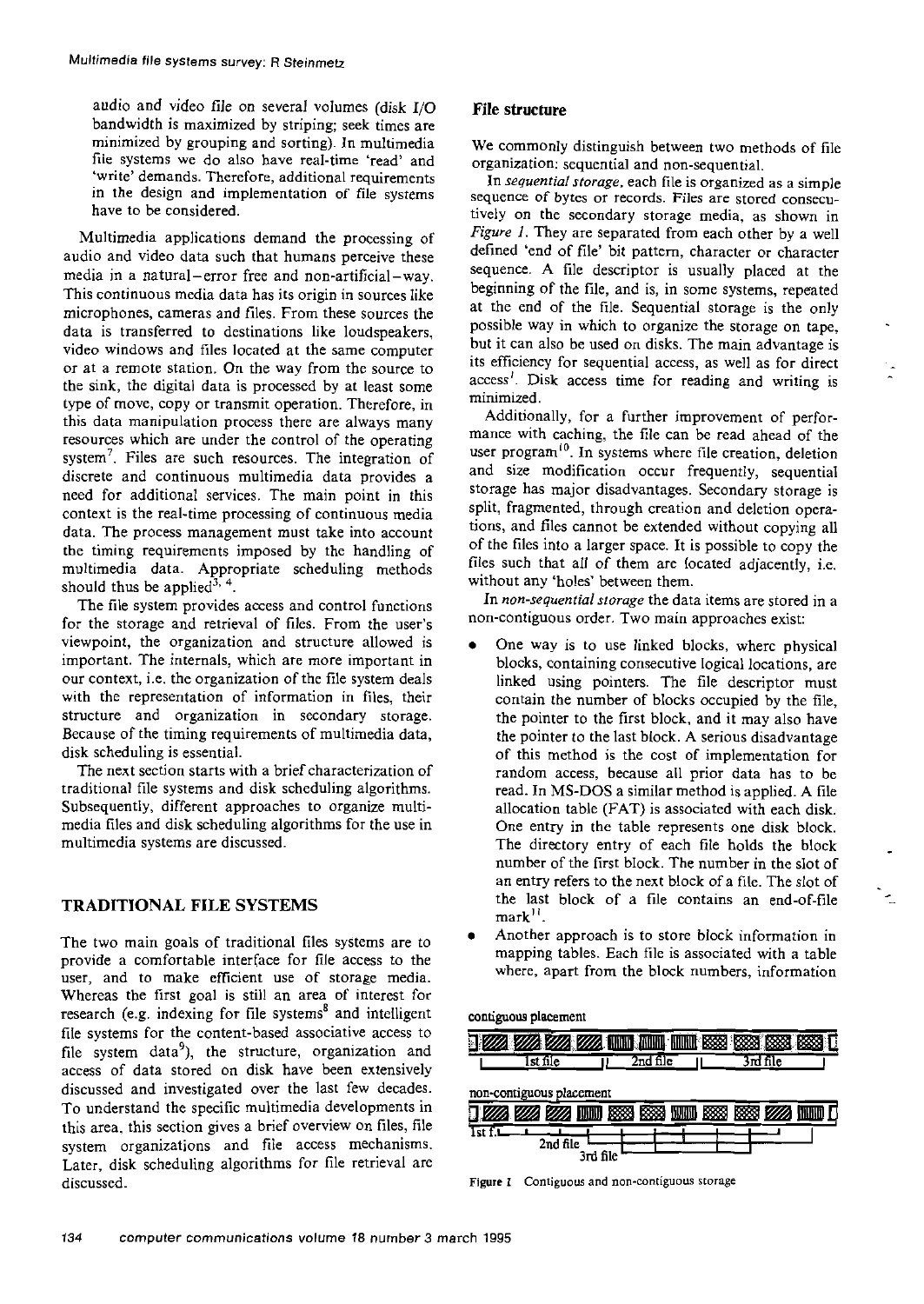like owner, file size, creation time, last access time. interleaved storage etc. are stored. Those tables usually have a fixed size, which means that the number of block references is bounded. Files with more blocks are referenced indirectly by additional tables assigned to the files. In UNIX, with each file a small table (on disk) called an i-node is associated (see Figure 2). The indexed sequential approach is an example of multi-level mapping; where logical and physical organization is not clearly separated<sup>1</sup>.

#### **Directory structure**

Files are usually organized in directories. Most of today's operating systems provide tree structured directories, where the user can organize the files according to his personal needs. In multimedia systems, it is important to organize files in a way that allows an easy, fast and contiguous data access.

#### **Disk management**

Disk access is a slow and costly transaction. In traditional systems, a common technique used to reduce disk access times is block caching. Using a block cache, blocks are kept in memory because it is expected that future read or write operations will access this data again. Thus, performance is increased due to the shorter access time. Another way in which to increase performance is to reduce disk arm motion. Blocks that are likely to be accessed in sequence are placed together on one cylinder. To refine this method, the rotational positioning can be taken into account. Consecutive blocks are placed on the Same cylinder but in an interleaved way, as shown in Figure **3.** 

Another important issue is the placement of the mapping tables (e.g. I-nodes in UNIX) on the disk. If they are placed near the beginning of the disk then the distance between them and the blocks will be, on average, half the number of cylinders. To improve this, they can be placed in the middle of the disk, hence the







**Figure 3 lnterleaved and non-interleaved Storage** 

average seek time is roughly reduced by a factor of two. In the same way, consecutive blocks should be placed on the same cylinder. The use of the same cylinder for storage of the mapping tables and the referred blocks also improves the performance.

#### **Disk scheduling**

Whereas strictly sequential storage devices (e.g. tapes) do not have a scheduling problem, for random access storage devices every file operation may require movements of the read/write head. This operation, known as 'to seek', is very time consuming, i.e. a seek time in the order of 200ms for CDs is still state-of-theart. The actual time taken to read or write a disk block is determined by:

- the seek time (the time required for the movernent of the read/write head);
- the latency time or rotational delay (the time delay, during which the transfer cannot proceed, for the right block or sector to rotate under the read/write head);
- the actual data transfer time needed for the data copy from disk into main memory.

Usually, the seek time is the largest factor of the actual transfer time. Most systems try to keep the cost of seeking low by applying special algorithms for the scheduling of disk read/write operations. The access of the storage device is a problem greatly influenced by the file allocation method. For instance, a program, reading a contiguously allocated file, generates requests which are located close together on a disk, thus head movement is limited. Linked or indexed files with blocks, which are widely scattered, cause many head movements. In multiprogramming systems, where the disk queue may often be non-empty, fairness is also a criterion for scheduling. Most systems apply one of the following scheduling algorithms:

First-Come-First-Served (FCFS)

With this algorithm the disk driver accepts requests one at the time, and serves them in the incoming order. This is an easy to program-and an intrinsically fair-algorithm. However, it is not optimal with respect to head movements because it does not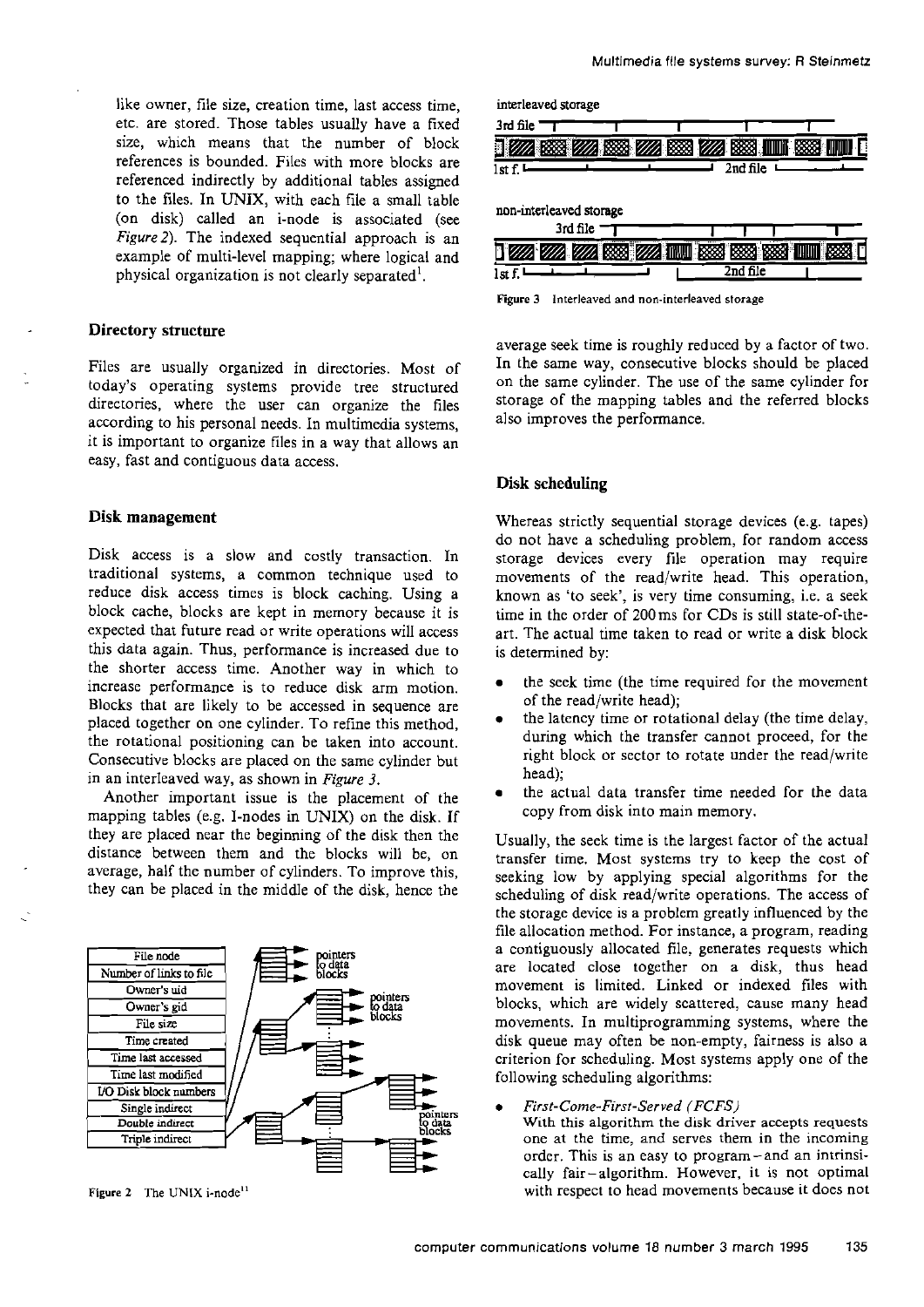consider the location of the other queued requests. This results in a high average seek time. Figure 4 shows an example of the application of FCFS to a request of three queued blocks.<br>Shortest-Seek-Time First (SSTF) Shows an example of the application of FCFS to a<br>request of three queued blocks.<br>At every point in time when a data transfer is

- 
- requested, SSTF selects from all the requests that one with the minimum seek time from the current head position. Therefore the head is moved to the closest track in the request queue. This aigorithm was developed to minimize seek time, and in this sense it is optimal. SSTF is a modification of Shortest Job First (SJF), and like SJF, it may cause starvation of some requests. Request targets in the middle of the disk will get immediate service at the expense of requests in the innermost and outermost disk areas. Figure 5 demonstrates the operation of the SSTF algorithm.
- **SCAN**

Like SSTF, scan orders the requests to minimize seek time. In contrast to SSTF, it takes the direction of the current disk movement into account. It first serves all requests in one direction until it no longer has any requests in this direction. The head movement is then reversed and service is continued. SCAN provides a very good seek time, because the edge tracks get better service times. Note that middle tracks still get a better service than edge tracks. When the head movement is reversed, it first





**Figurs 5 SSTF disk scheduling** 

serves tracks that are near the most recently serviced tracks. Figure 6 shows an example of the SCAN algorithm.

C-SCAN

C-SCAN also moves the head in one direction, but it offcrs **a** fairer service with more uniform waiting times. It does not alter the direction as in SCAN, but instead scans in cycles, always increasing or decreasing, with one idle head movement from one edge to the other between two consecutive scans. The performance of C-SCAN is somewhat less than that of SCAN. Figure **7** shows the operation of the C-SCAN algorithm.

Traditional file systems are not designed for employment in multimedia systems. They do not, for example, consider requirements like real-time, which are important to the retrieval of stored audio and video. To serve this requirement, new policies in the structure and organization of fiIes, and in the retrieval of data from the disk, have to be applied. The next section outlines the most important developments in this area.

# **MULTIMEDIA FILE SYSTEMS**

The storage subsystem is a major component of any information System. Due to the immense storage space



**Figure 4** FCFS disk scheduling **Figure 6** SCAN disk scheduling



**Figure 7 C-SCAN disk xheduling**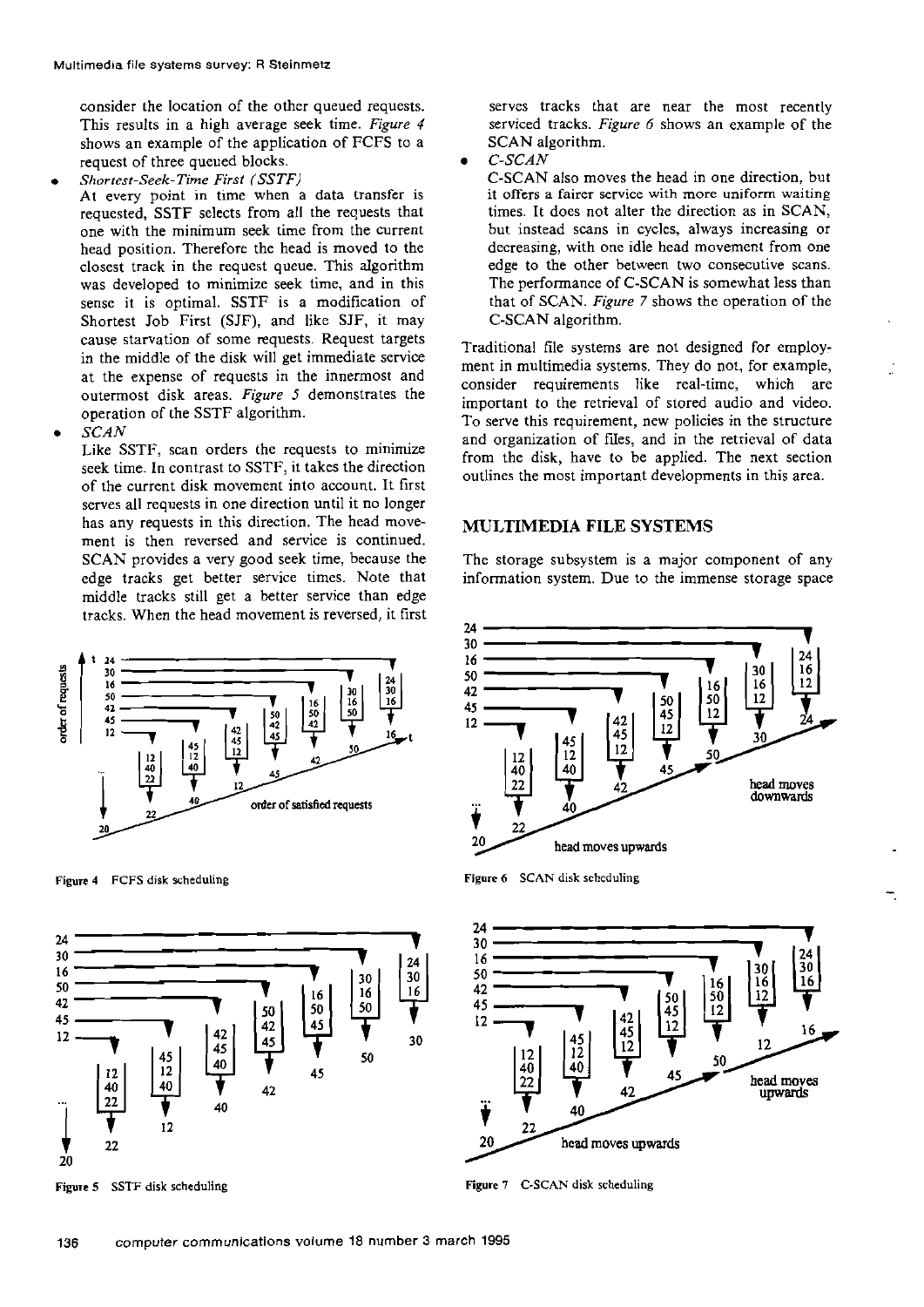requirements of continuous media, conventional magnetic storage devices are often no longer sufficient. Tapes, still in use in some traditional systems, are inadequate for multimedia systems because they cannot provide independent accessihle streams, and random access is slow and expensive.

Apart from common disks with a large capacity, some multimedia applications, such as kiosk systems, use CD-ROMS to store data. In general, disks can be characterized in two different ways:

- 1. How information is stored on them. There are rewriteable (magnetic and optical) disks, write-once (WORM) disks and read-only disks like CD-ROMS.
- 2. Metbod of recording. The distinction is between magnetic and optical disks. The main difference is the access time and their track capacity. The seek time on magnetic disks is typically above 10ms, whereas on optical disks 200 ms is a common lower bound. Magnetic disks have a constant rotation speed (constant angular velocity, CAV). Thus, while the density varies, the storage capacity is the Same on the inner and outer tracks. Optical disks have a varying rotation speed (constant linear velocity, CLV), and hence the storage density is the Same on the whole disk.

Therefore different algorithms for magnetic and optical disks are necessary. File systems on CD-ROMS are defined by ISO 9660. It is considered to be closely related to CD-ROMS and CD-ROM-XA. Very few variations are possible, thus we will focus the description on algorithms applicable to magnetic storage devices.

Compared to the increased performance of processors and networks, storage devices have become only marginally 'faster'<sup>12</sup>. The effect of this increasing speed mismatch is tbe search for new storage structures, access and retrieval mecbanisms with respect to the file system. Continuous media data is different to discrete data in:

- real-time characteristics: as mentioned above, the retrieval, computation and presentation of continuous media is time-dependent. The data has to be presented (read) before a well defined deadline with only a small jitter. Thus, algorithms for the storage and retrieval of such data have to consider time constraints, and additional buffers to smooth the data stream have to be provided.
- file size: compared to text and graphics, video and audio have very large storage space requirements. Since the file system has to store information ranging from small unstructured units like text files to large, highly structured data units like video and associated audio, it has to organize the data on disk in a way that efficiently uses the limited storage. For example, the storage requirement of uncompressed CD quality stereo audio is 1.4 Mbit/% Low but acceptable quality compressed video still requires about 1 Mbit/s using, for example, MPEG-1.

multiple data streams: a multimedia system has to support different media at the Same time. It not only has to ensure that each medium gets a sufficient share of the resources, but it also has to consider the tight relationships hetween different streams arriving from different sources. The retrieval of a movie, for example, requires the processing and synchronization of audio and video.

There are two different approaches to supporting continuous media in file systems. With the first approach, the organization of files on disk remains as it is. The necessary real-time support is provided through special disk scheduling algorithms and sufficient buffers to avoid jitter. In the second approach, tbe organization of audio and video files on disk is optimized for their use in multimedia systems. Supporting continuous media in file systems still remains an issue of research, especially the scheduling of multiple data streams.

In the next section, the different approaches to the organization of files on disks employed in multimedia systems are outlined. Subsequently, different disk scheduling algorithms for the retrieval of continuous media are presented.

# **FILE STRUCTURE AND PLACEMENT ON DISK**

Whereas, in conventional file systems, the main goal of the file organization is to make efficient use of the storage capacity (i.e. to reduce internal and external fragmentation) and to allow arbitrary deletion and extension of files, in multimedia systems the main goal is to provide a constant and timely retrieval of data. Interna1 fragmentation occurs when blocks of data are not entirely filled. On average, the last hlock of a file is only half utilized. The use of large blocks leads to a larger waste of storage due to this internal fragmentation. External fragmentation mainly occurs when files are stored in a contiguous way. After tbe deletion of a file the gap can only be filled by a file of the Same or of a smaller size. Therefore, there are usually small fractions between two files that are not used; storage space for continuous media is wasted.

As mentioned above, the goals for multimedia file systems can be achieved by providing enough buffer for each data stream and through the employment of disk scheduling algorithms that are especially optimized for the real-time storage and retrieval of data. The advantage of this approach (where data blocks of single files are scattered) is flexihility. External fragmentation is avoided, and the Same data can be used by several streams (via references). Even when only using one stream this might be of advantage. For instance, it is possible to access one block twice, e.g. when a phrase in a Sonata is repeated. However, due to the large seek Operations during playback, even with optimized disk scheduling, large huffers have to be provided to smooth jitter at the data retrieval phase. Therefore, there are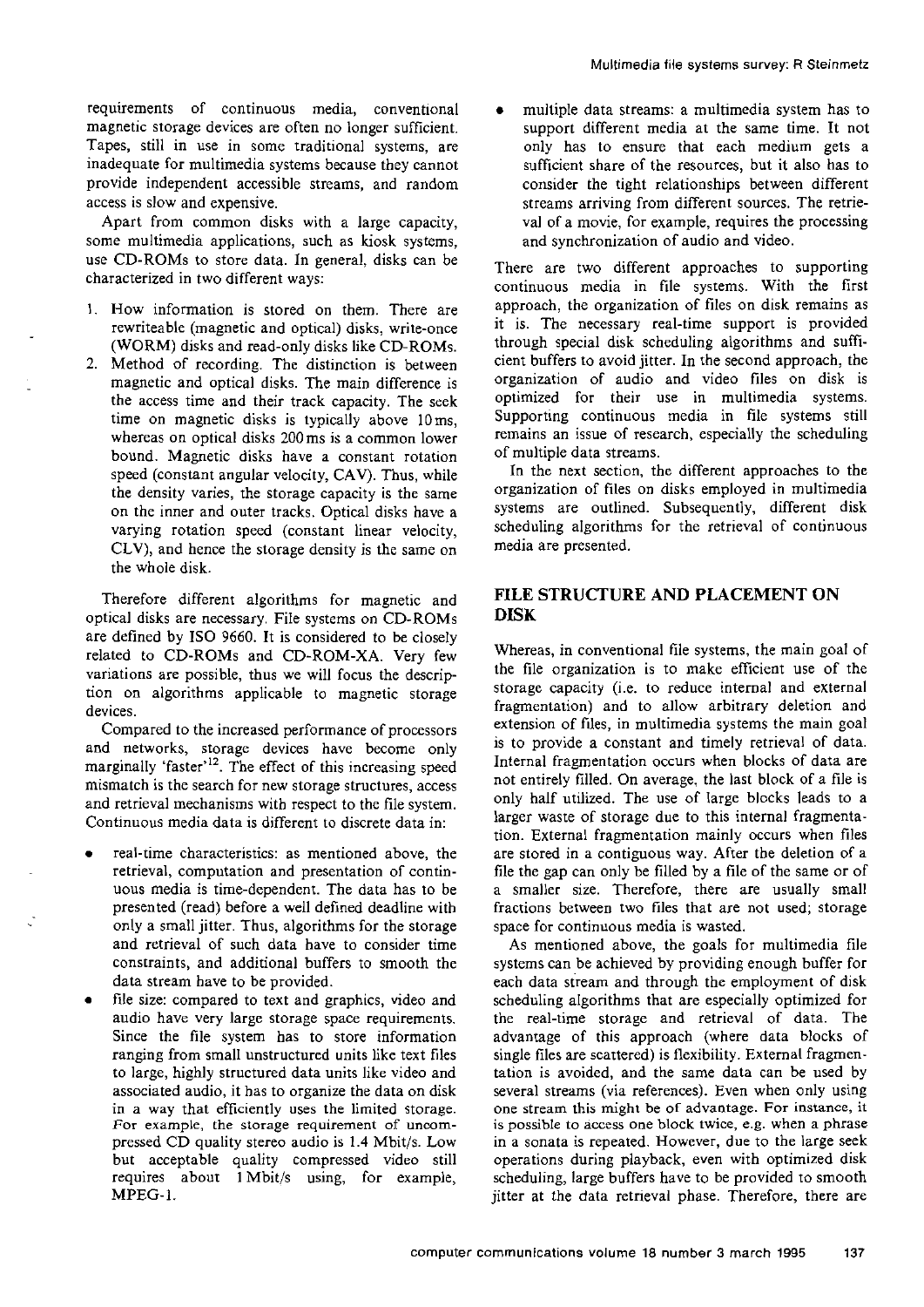also large initial delays in advance of the actual retrieval of continuous media data.

Another problem in this context is the restricted transfer rate. With upcoming disk arrays, which might have 100 or more parallel heads, the projected seek and latency times are less than IOms, and a block size of  $4$ Kbytes at a transfer rate of  $0.32$  Gbit/s will be achieved. But this is not, for example, sufficient for the simultaneous retrieval of four or more production level MPEG-2 videos compressed in HDTV-quality that may require transfer rates of up to  $100 \text{ Mbit/s}^{13,14}$ .

Approaches which use a specific disk layout take the specialized nature of continuous media data into account to minimize the cost of retrieving and storing streams. The much greater size of continuous media files and the fact that they will usually be retrieved sequentially, because of the nature of operation performed on them (such as play, pause, fast forward, etc.), are reasons for an optimization of the disk layout. The author's multimedia application related experience has shown that continuous media streams predominantly belong to the write-once-read-many nature, and streams that are recorded at the Same time are likely to be played back at the Same time (e.g. audio and video of a movie)<sup>15</sup>. Hence, it seems to be reasonable to store continuous media data in large data blocks contiguously on disk. Files that are likely to be retrieved together are grouped together on the disk. Thus, interference due to concurrent access of these files is minimized. With such a disk layout, the buffer requirements and the seek times decrease.

The disadvantage of the contiguous approach is external fragmentation and copying overhead during insertion and deletion. To avoid this, without scattering blocks in a random manner over the disk, a multimedia file System can provide constrained block allocation of the continuous media. Different placement strategies have been compared elsewhere<sup>16</sup>. The size of the blocks  $(M)$ and the size of the gaps  $(G)$  between them can be derived from the requirement of continuity. The size is measured in terms of sectors. We assume that the data transfer rate  $r_{\text{dt}}$  is the same as the disk rotation rate (sectors/s). The continuity requirement in this case is met if the time to skip over a gap and to read the next media block does not exceed the duration of its playback time  $T_{\text{play}}(s)^{17}$ .

$$
T_{\text{play}}(s) \geq \frac{M(\text{sectors}) + G(\text{sectors})}{r_{\text{dt}}(\text{sectors/s})}
$$

Since there are two variables in the equation, the storage pattern  $(M, G)$  is not unique. There are several combinations possible to satisfy the above equation. Problems occur if the disk is not suficiently empty, so that single data streams cannot be stored exactly according to their storage pattern. In this case the continuity requirements for each block are not strictly maintained. To serve the continuity requirements, readahead and buffering of a determined number of blocks has to be introduced (e.g. See elsewhere for a detailed description of this storage method) $17-19$ .

Some systems using scattered storage make use of a special disk space allocation mechanism to allow fast and efficient access.  $Abbott^{20}$  performed the pioneer work in this field. He was especially concemed about the size of single blocks and their positions on disk. Another topic to **be** considered is the placement of different streams. With interleaved placement the nth blocks of each stream are in close physical proximity on disk. A contiguous interleaved placement is possible as well as a scattered interleaved placement. With interleaved data streams synchronization is much easier to handle. On the other hand, the insertion and deletion of single parts of data streams become more complicated.

A layout algorithm has been developed and analysed which provides a uniform distribution of media blocks on the disk after copying or writing audio and video  $\text{files}^{21}$ . It takes into account the fact that further files will be merged. Therefore, a set of non-filled gaps is left. This uniform distribution is achieved by storing new blocks at the centre of existing-so far-non-filled gaps. With this 'central merging method' gaps are successively split into two new equal gaps. It was shown that the mean efficiency of the secondary storage usage with this algorithm is about 75% without violation of any real-<br>time constraint.

# **DISK SCHEDULING ALGORITHMS**

The main goal of traditional disk scheduling algorithms is to reduce the cost of seek operations, to achieve a high throughput, and to provide fair disk access for every process. The additional real-time requirements, introduced by multimedia systems, make traditional disk scheduling algorithms, as described before, inconvenient for multimedia systems. Systems without any optimized disk layout for the storage of continuous media depend far more upon reliable and efficient disk scheduling algorithms than others. In the case of contiguous storage, scheduling is only needed to serve requests from multiple streams concurrently. A roundrobin scheduler is employed in Lougher and Shepherd<sup>15</sup> that is able to serve hard real-time tasks. Here, additional optimization is provided through the close physical placement of streams that are likely to be accessed together.

The overall goal of disk scheduling in multimedia systems is to meet the deadlines of all time-critical tasks. The goal of keeping the necessary buffer space requirements low is closely related. As many streams as possible should be served concurrently, but aperiodic requests should also be schedulable without delaying their service for an infinite amount of time. The scheduling algorithm has to find a balance between time constraints and efficiency.

### **Earliest Deadline First**

Let us first look at the EDF (Earliest Deadline First) scheduling strategy, as known from CPU scheduling,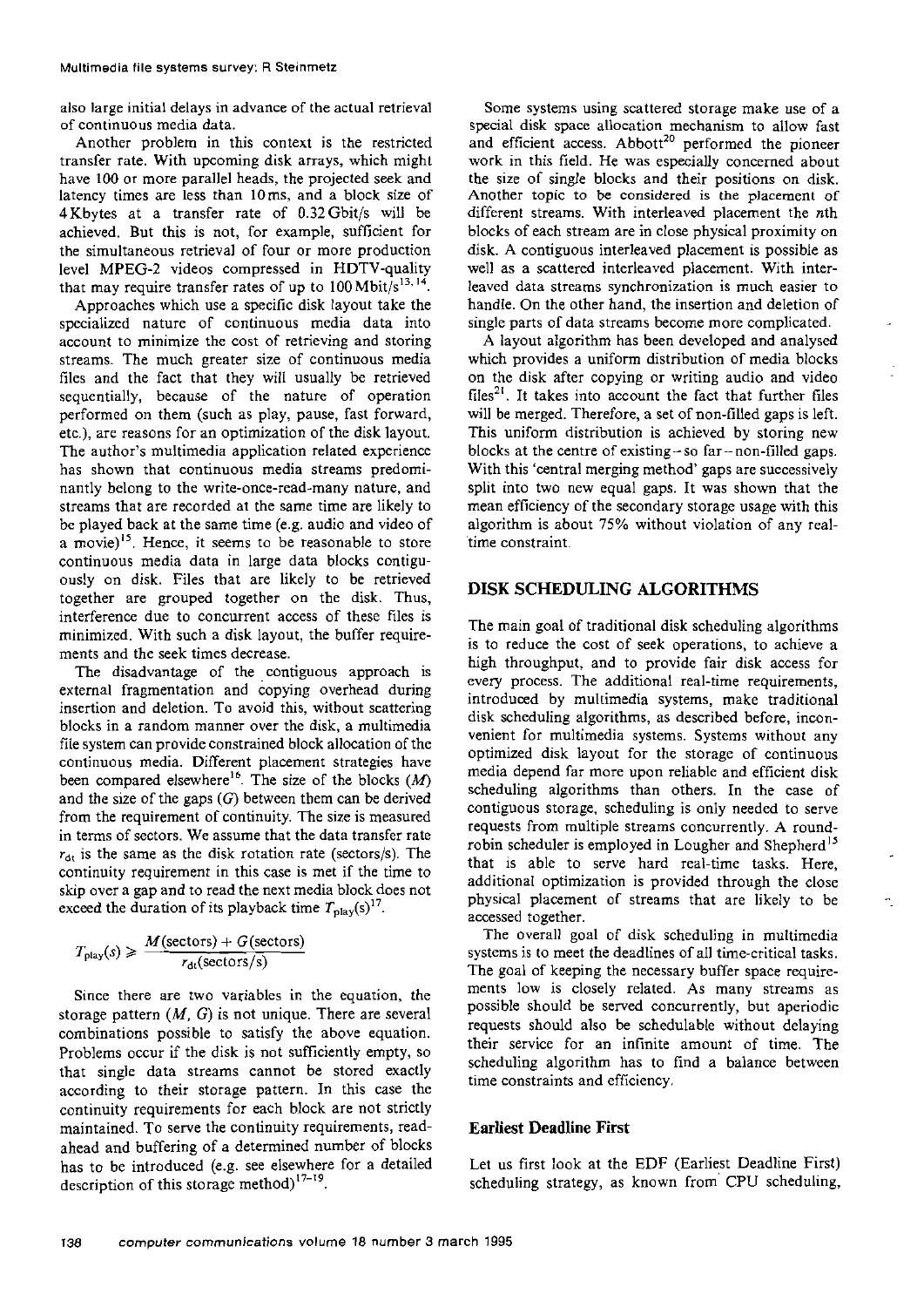but used for the file system issue as well. The EDF algorithm is one of the best known algorithms for realtime processing. At every new ready state, the scheduler selects from the tasks that are ready and not fully processed the one with the earliest deadline. The requested resource is assigned to the selected task. At the arrival of any new task, EDF must be computed immediately, heading to a new order, i.e. the running task is preempted and the new task is scheduled according to its deadline. The ncw task is processed immediately if its deadline is earlier than that of the interrupted task. The processing of the interrupted task is continued according to the EDF algorithm later on. EDF is not only an algorithm for periodic tasks, but also for tasks witb arbitrary requests, deadlines and service execution times<sup>22</sup>. In this case, no guarantee about the processing of any task can be given.

In file Systems the block of the stream with the nearest deadline would bc read first. Thc employment of EDF as shown in *Figure* 8 in the strict sense results in poor throughput and an excessive seek time; no buffer space is optimized. Further, as EDF is usually applied as a preemptive scheduling scheme, the costs for preemption of a task and scheduling of another task are considerable. The overhead caused by this is in the same order of magnitude as at least one disk seck. Hence EDF has to be adapted or combined with file system strategies.

#### **SCAN-Earliest Deadline First**

The SCAN-EDF strategy is a combination of the SCAN and the EDF mechanisms. The seek optimization of SCAN and the real-time guarantees of EDF are combined in the following way. As in EDF, the request with the earliest deadline is always served first. Among requests with the same deadline, the specific one, that is first according to the scan direction, is served first. This principle is repeated among the remaining requests until no request with this deadline is left.

Since the optimization only applics for requests with the same deadline, its efficiency depends upon how often it can be applied (i.e. how many requests have the



**Figure 8 EDF disk scheduling** 

same or a similar deadline). To increase this probability, the following sophisticated technique can be used: all requests have release times that are multiples of the period p. Hence, all requests have deadlines that are multiples of the period  $p$ . Therefore the requests can be grouped together and served accordingly. For requests with different data rate requirements, in addition to SCAN-EDF, the employment of a periodic fill policy is proposed $^{24}$  to let all requests have the same deadline. With this policy, all requests are served in cycles. In every cycle each request gets an arnount of service time that is proportional to its required data rate. The cycle length is equal to the sum of the service times of all requests. Thus, in every cycle all requests can be given a deadline at tbe end of the cycle.

SCAN-EDF can easily be implemented, therefore EDF has to be modified slightly. If  $D_i$  is the deadline of task i and  $N_i$  is the track position, then the deadline can be modified to be  $D_i + f(N_i)$ . Thus the deadline is deferred. The function  $f()$  converts the track number of *i* into a small perturbation of the deadline as shown in the example of *Figure* 9. It has to be small enough so that  $D_i + f(N_i) \ge D_i + f(N_i)$  holds for all  $D_i \ge D_i$ . For  $f(N<sub>i</sub>)$  the following function was proposed<sup>23</sup> (Note: this mapping works according to SCAN in most of the cases, but not always; *Figure* 9 shows an example where, according to pure SCAN-EDF, the resulting series of block numbers would be ... 12, 22, 45, 42, 40, 16 ..., with this function we get  $...12, 22, 45, 40, 16, 42...$ :

$$
f(N_i) = \frac{N_i}{N_{\text{max}}}
$$

where  $N_{\text{max}}$  is the maximum track number on disk.

We enhanced this mechanism by proposing a more accurate perturbation of the deadline which takes into account the actual position of the head  $(N)$  and always leads to the exact SCAN-EDF results (e.g. ... 12, 22, 45, 42, 40, 16, ... in our example). This position is measurcd in terms of block numbers and the current direction of the head movement (See also *Figures* I0 and 11):

- 1. If the head moves toward  $N_{\text{max}}$ , i.e. upwards (according to *Figure* IO), then:
	- 1A. for all blocks  $N_i$  located between the actual position  $N$  and  $N_{\text{max}}$  the perturbation of the deadline is:

$$
f(N_i) = \frac{N_i - N}{N_{\max}} \forall N_i \geq N
$$

1B. for all blocks  $N_i$  located between the actual position and the first block (no. 0):

$$
f(N_i) = \frac{N_{\max} - N_i}{N_{\max}} \forall N_i < N
$$

- 2. If the head moves downwards (according to *Fig* $ure 11$ ) towards the first blocks then:
	- 2A. for all blocks located between the actual

$$
f(N_i) = \frac{N_i}{N_{\max}} \forall N_i > N
$$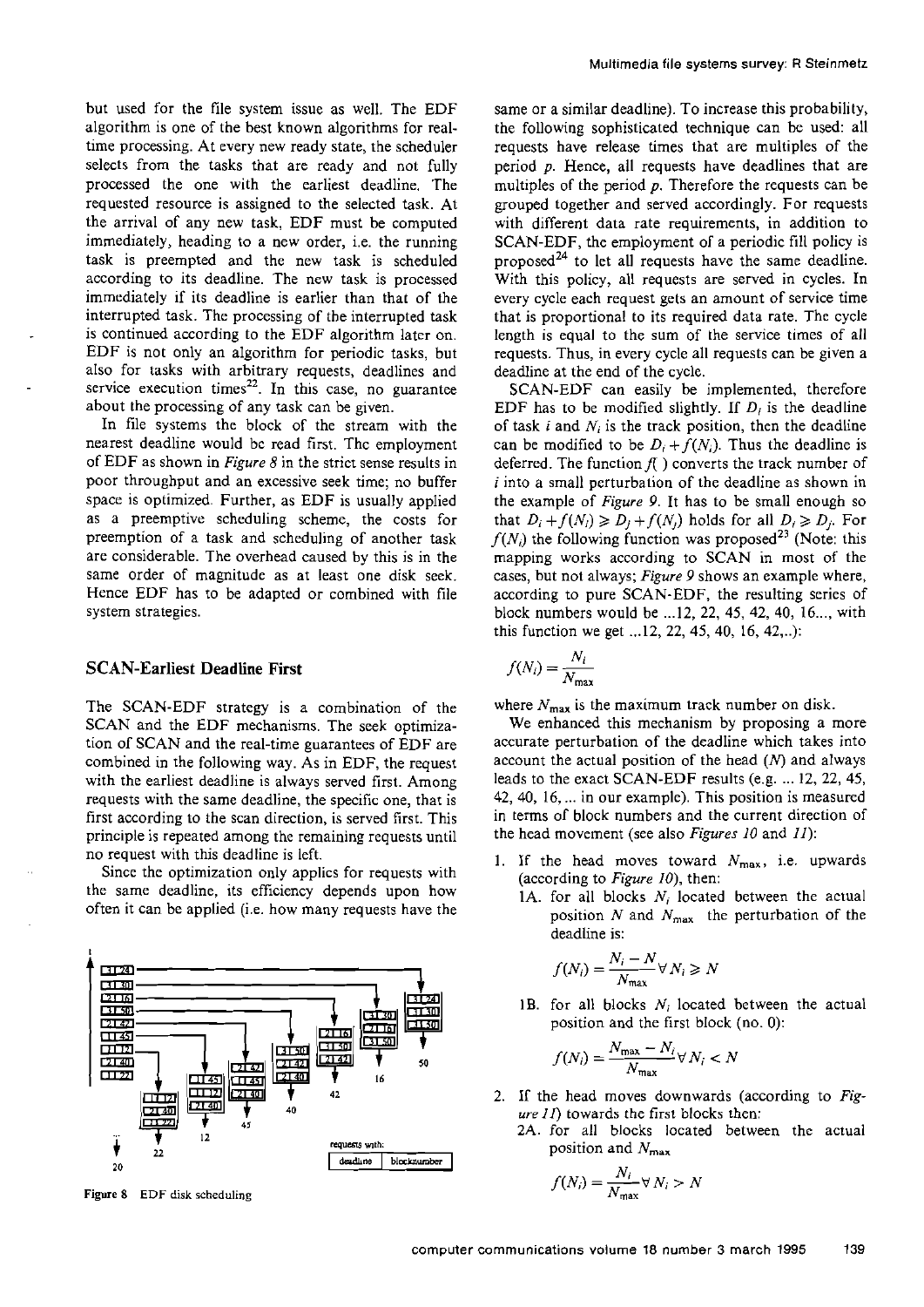

**Figure 9** SCAN-EDF disk scheduling with  $N_{\text{max}} = 100$  and  $f(N_i) = N_i/N_{\text{max}}$ 

$$
f(N_i) = \frac{N - N_i}{N_{\max}} \forall N_i \leq N
$$

Our algorithm is more computationally intensive than those with the simple calculation of Reddy and Wyllie<sup>23</sup>. In cases with only a few equal deadlines, our algorithm provides improvements and the expenses of the calculations can be tolerated. In situations with many, i.e. typically more than five) equal deadlines, the simple calculation provides sufficient optimization, and additional calculations should be avoided. Buffer requirements are not optimized, but they are lower than in the EDF scheduling technique; the throughput is also higher than applying the EDF method.



Figure 10 Accurate EDF-SCAN algorithm, head moves upwards



Figure 11 Accurate EDF-SCAN algorithm, head moves downwards

2B. for all blocks located between the first block SCAN-EDF was compared with pure EDF and (block number 0) and the actual position: different variations of SCAN. It was shown that SCAN-EDF with deferred deadlines performs well in multimedia environments<sup>23</sup>. for all blocks located between the first block<br>
(block number 0) and the actual position: different variations of SCA<br>  $f(N_i) = \frac{N - N_i}{N_{\text{max}}} \forall N_i \le N$ <br>  $f(N_i) = \frac{N - N_i}{N_{\text{max}}} \forall N_i \le N$ 

## **Group Sweeping Scheduling**

With Group Sweeping Scheduling (GSS) requests are served in cycles, in a round-robin manner. To reduce disk arm movements, the set of **n** streams is divided into g groups. Groups are served in fixed order. Individual streams within a group are served according to SCAN; therefore it **is** not fixed at which time or order individual streams within a group are served. In one cycle a specific stream may be the first to be served, in another cycle it may be the last in the same group. A smoothing buffer which is sized according to the cycle time and data rate of the stream assures continuity. If the SCAN scheduling strategy is applied to all streams of a cycle without any grouping, then the playout of a stream cannot be started until the end of the cycle of the first retrieval at that stream (where all requests are served once) because the next service may be in the last slot of the following cycle. As the data must be buffered in GSS, the playout can be started at the end of the group in which the first retrieval takes place. Whereas SCAN requires buffers for all streams, in GSS the buffer can be reused for each group. Further optimizations of this scheme are proposed by Chen *et al.*<sup>25</sup>. This method ensures that each stream is served once in each cycle. GSS is a trade-oß between the optimization of buffer space and arm movements. To provide the requested guarantees for continuous media data we propose here to introduce a 'joint deadline' mechanism: we assign to each group of streams one deadline, the 'joint deadline'.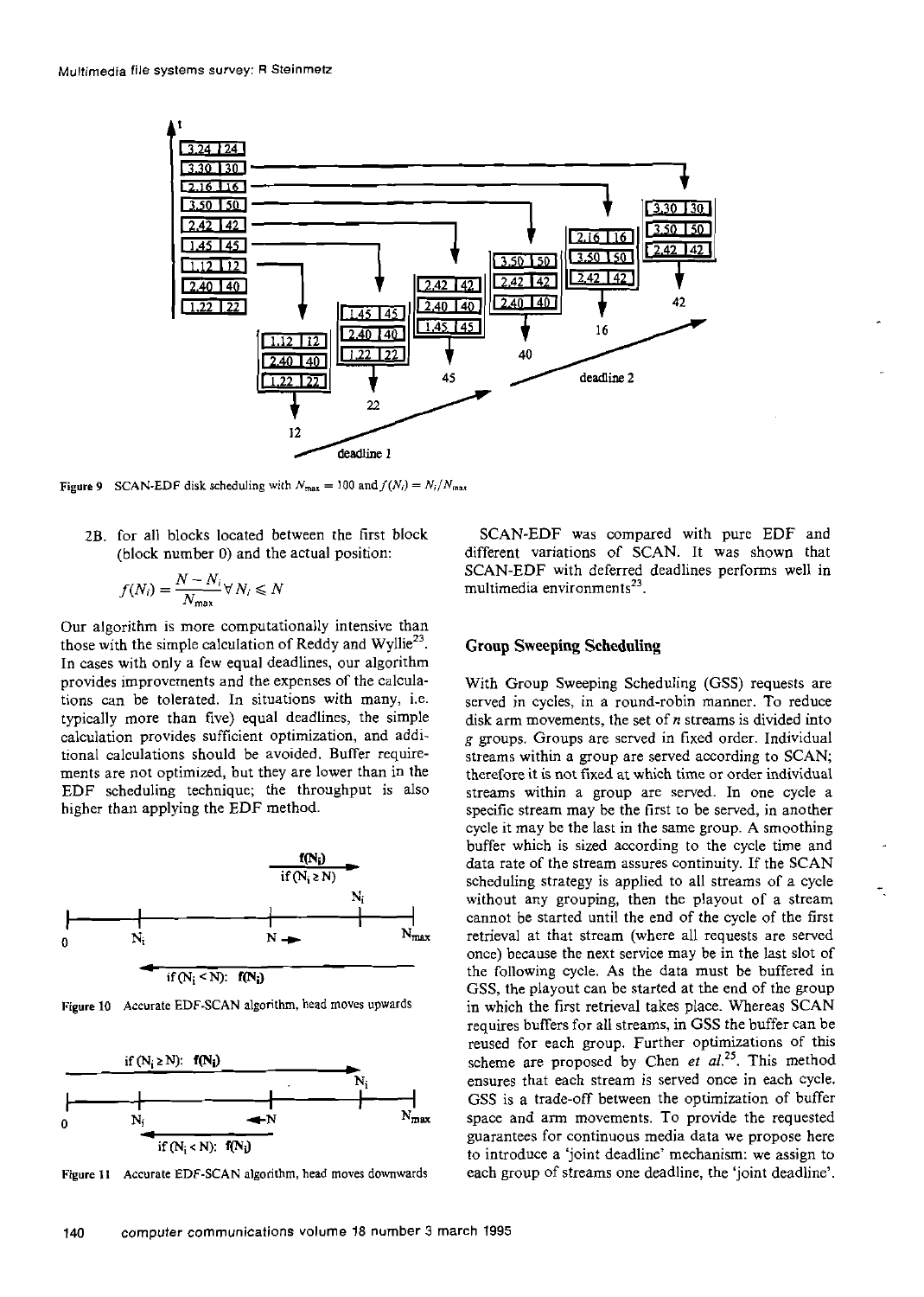This deadline is specified as being the earliest of the 'fullness' (amount of buffered data). This number deadlines of all streams in the respective group. Streams measures both the relative balance of all read processes deadlines of all streams in the respective group. Streams measures both the relative balance of all read processes are grouped such that all of them have similar deadlines. and the number of them. If the urgency is large t *Figure 12* shows an example of group sweeping balance strategy will be used, if it is small it is safe to scheduling.

In Abbott<sup>20</sup> a mixed strategy was introduced based on the shortest seek (also called the greedy strategy) and the balanced strategy. As shown in *Figure* 13, every time data is retrieved from disk it is transferred into buffer memory allocated for the respective data stream. From there the application process removes it piece by piece. The goal of the scheduling algorithm is:

- to maximize transfer efficiency by minimizing seek time and latency, and
- to serve process requirements with a limited amount of buffer space.

With shortest seek the first goal is served, i.e., the process whose data block is closest is served first. The balanced strategy chooses the process which has the least amount of buffered data for service, because this process is likely to run out of data. The crucial part of this algorithm is the decision between the two strategies to be applied (shortest seek or balanced strategy). For the employment of shortest seek two criteria must be fulfilled: the number of buffers for all processes should be balanced (i.e. all processes should have almost the same amount of buffered data) and the overall required bandwidth should be sufficient for the number of active processes, so that none of them will try to read data immediately out of an empty buffer. In Abbott<sup>20</sup> the *urgency* is introduced as an attempt to measure both. The urgency is the sum of the reciprocals of the current

and the number of them. If the urgency is large then the apply the shortest seek algorithm.

#### **Mixed strategy Continuous Media File System**

The CMFS Disk Scheduling is a non preemptive disk scheduling scheme designed for the continuous media File System (CMFS) at UC-Berkeley<sup>26</sup>. Different policies ean be applied in this scheme. Here the notion of the slack time  $H$  is introduced. The slack time is the time during which CMFS is free to do non-real-time operations or workahead for real-time processes, because the current workahead of each process is sufficient so that no process would starve even if it was not served for  $H$  seconds. The considered real-time scheduling policies are:

The *Stalic/Minimal Policy* is based on the minimal workahead-augmenting set (WAS). **A** process p; reads a file at a determined rate **R;.** To each process a positive integer **M;** is assigned which denotes the time overhead required to read a block covering, e.g., the seek time. The CMFS performs a set of operations (i.e. disk operations required by all processes) by seeking the next block of a file and reading  $M_i$  blocks of this file. Note: we consider only read operations; the same also holds with minor modifications for write operations. This seek is done for every process in the System. The data read by a process during this Operation 'lasts':

$$
\frac{M_i \times A}{R_i}
$$

where  $A$  is the block size in bytes. The WAS is a set



**Figure 12 Group sweeping scheduling ar disk access rtrategy**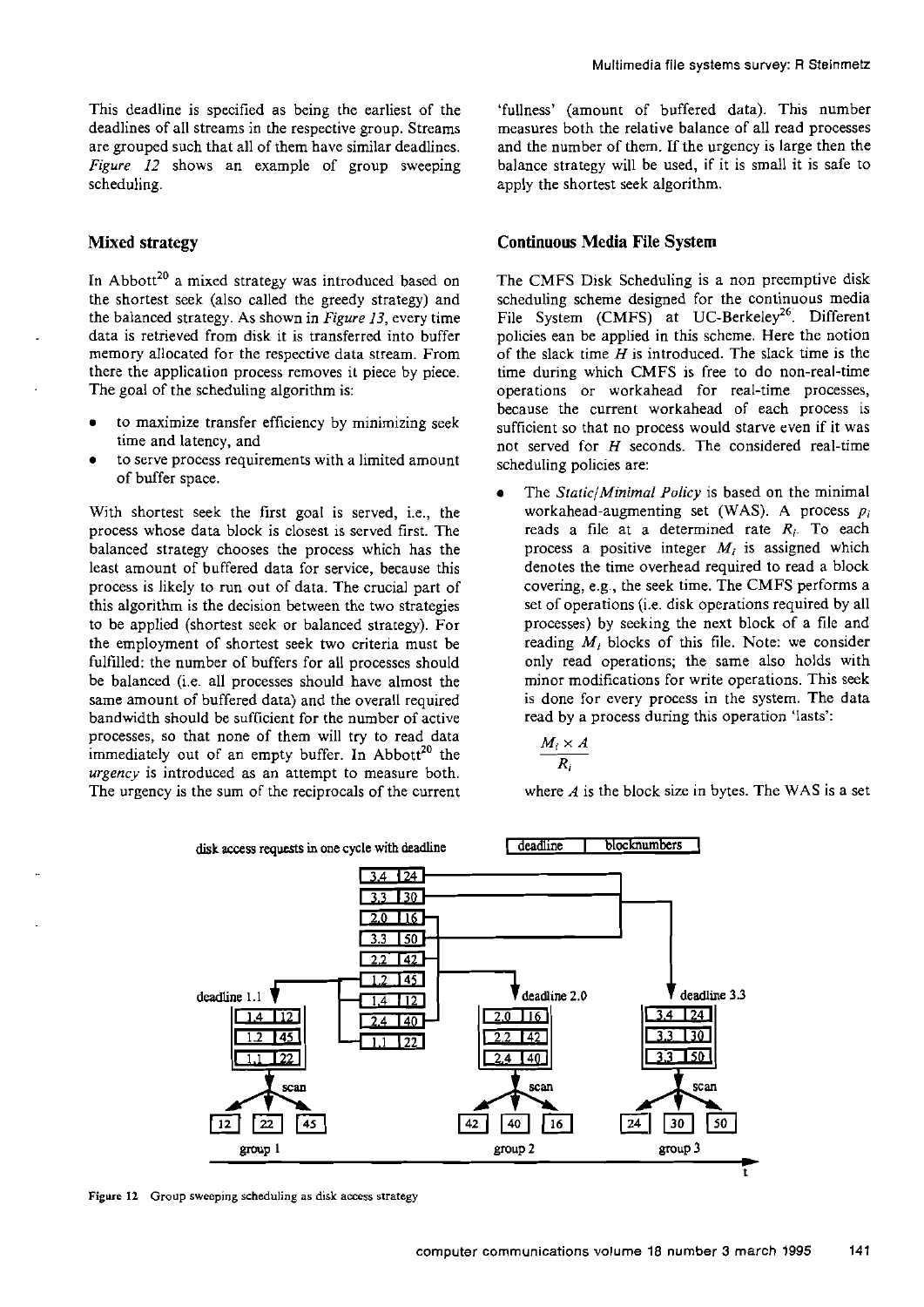

**Figurc 13 Mixed disk** scheduling **strategy** 

of operations where the data read for each process 'lasts longer' than the worst-case time to perfonn the operations (i.e. the sum of the read operations of all processes is less than the time read data lasts for a process). A schedule is derived from the set that is workahead-augmenting and feasible (i.e. the requests are served in the order given by the WAS). The 'Minimal Policy', the minimal WAS, is the schedule where the worst-case elapsed time needed to serve an operation set is the least (i.e. thc set is ordered in a way that reduces time needed to perform the operations, e.g. by reducing seek times). The Minimal Policy does not consider buffer requirements. If there is not enough buffer this algorithm causes an buffer overflow. The 'Static Policy' modifies this schedule such that no block is read if this would cause a buffer overflow for that process. With this approach starvation is avoided but its use of short operations causes high seek overhead.

- With the *Greedy Policy* a process is served as long as possible. Therefore it computes at each iteration the slack time  $H$ . The process with the smallest workahead is served. The maximum number *n* of blocks for this process is read; *n* is determined by H (the time needed to read *n* blocks has to be less than or equal to  $H$ ) and the currently available buffer space.
- The *Cyclical Plan Policy* distributes the slack time among processes in order to maximize the slack time. It calculates  $H$  and increases the minimal WAS with  $H$  milliseconds of additional reads; an additional read for each process is done immediately after the regular read determined by the minimal WAS. This policy distributes workahead by identifying the process with the smallest slack time and schedules an extra block for it; this is done until  $H$  is exhausted. The number of block reads for the least-workahead is determined. This procedure is repeated every time the read has completed.

Plan Policy calculates H of all processes except the least-<br>workabead process that is immediately served by both require substantial copying which can consume signifiworkahead process that is immediately served by both require substantial copying which can consume signifi-<br>nolicies. If the buffer size limit of a process is reached, cant amount of time and space. Intervals of strands policies. If the buffer size limit of a process is reached, cant amount of time and space. Intervals of strands<br>all policies skip to the next process. Non-real-time can be shared by different ropes. Strands that are not all policies skip to the next process. Non-real-time operations are served if there is enough slack time. referenced by any rope can be deleted, and their<br>First performance measurements of the above intro-<br>storage is reclaimed<sup>18</sup>. The following interfaces are First performance measurements of the above intro-

duced strategy showed that Cyclical Plan increases system slack faster at low values of the slack time (which is likely to be the case at system set up). With a higher system slack time, apart from the Static/Minimal Policy, all policies perform about the same.

**All** of the disk scheduling strategies described above have been implemented and tested in prototype file systems for continuous media. Their efficiency depends on the design of the entire file system, the disk layout. tightness of deadlines, and last but not least on the application behaving. Which algorithm is the 'best' method for the storage and retrieval of continuous media files is not yet common sense. Further research must show which algorithm serves the timing requirements of continuous media best and ensures that aperiodic and non-real-time requests are efficiently served.

# **DATA STRUCTURING**

Continuous media data is characterized by consecutive, time dependent logical data units. The basic data unit of a motion video is a *frame.* The basic unit of audio is a sample. Frames contain the data associated with a single video image; a sample represents the amplitude of the analog audio signal at a given instance. Further structuring of multimedia data was suggested in the following way'8.27,28: a *s1rand* is defined as an immutable sequence of continuously recorded video frames, audio samples, or both, i.e., it consists of a sequence of blocks which contain either video frames, audio samples or both. Most often it includes headers and further information related to the compression used. The file system holds primary indices in a sequence of 'Primary Blocks'. They contain mappings from media block numbers to their disk addresses. Pointers to all Primary Blocks are stored in 'Secondary Blocks'. The 'Header Block' contains pointers to all secondary blocks of a strand. General information about the strand like recording rate, length etc. is also included in the header block.

Media strands that together constitute a logical entity of information (e.g. video and associated audio of a movie) are tied together by synchronization to form a multimedia *rope.* A rope contains the name of its creator, its length and access rights. For each media strand in this rope the strand ID, the rate of recording, the granulanty of storage, and the corresponding block-level is stored: this information is used for the synchronization of the playback start for all media at the strand interval boundaries. Editing operations on ropes manipulate pointers to strands The *Aggressive* version of the Greedy and the Cyclical only. Strands are regarded as immutable objects Plan Policy calculates H of all processes except the least-<br>Plan Policy calculates H of all processes except the least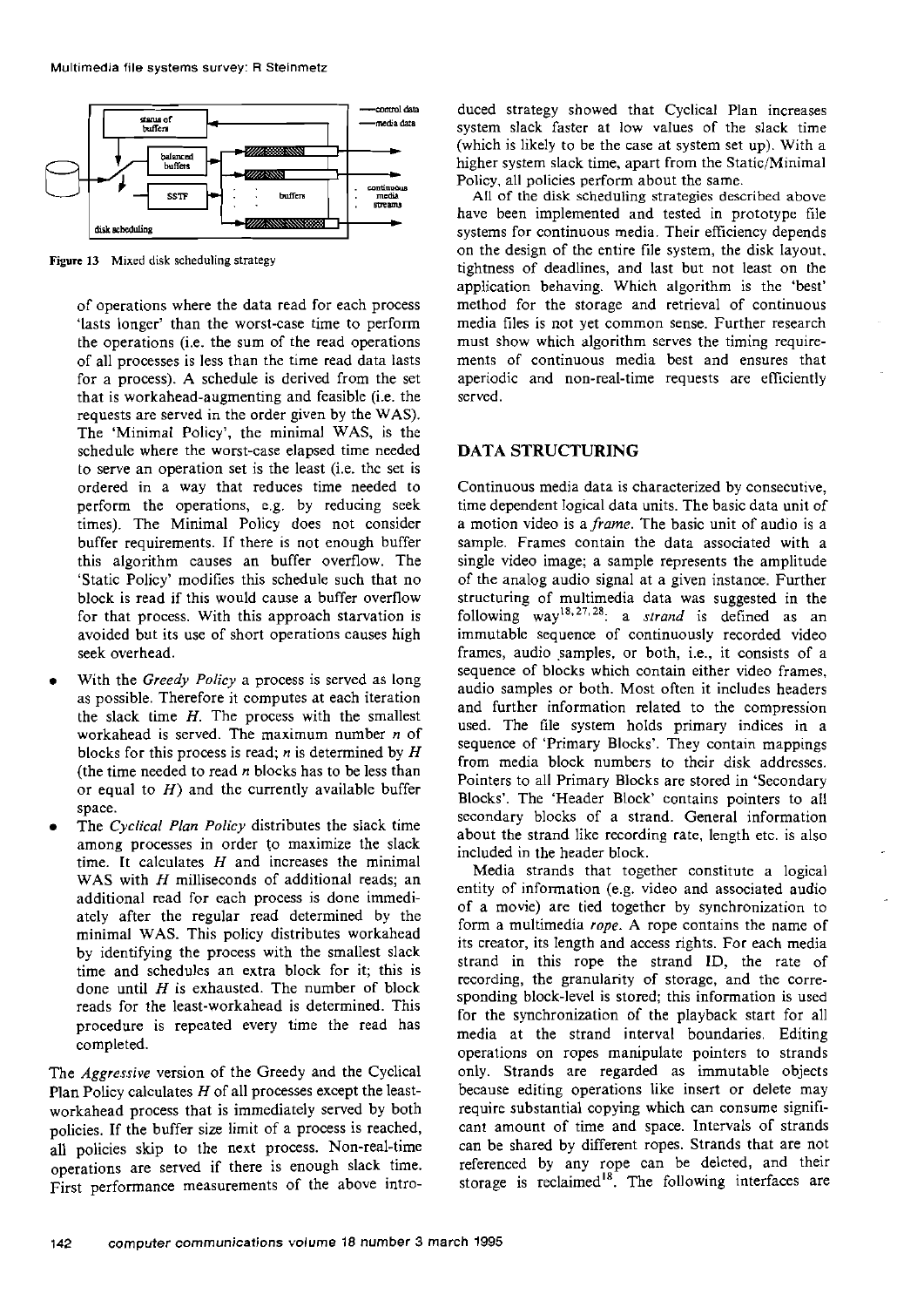the operations that file systems provide for the ager to record and play back multimedia strands. It<br>manipulation of ropes:<br>provides the rope abstraction to the application.

- $RECORD$  [media]  $\rightarrow$  [requestID, mmRopeID] A multimedia rope, represented by mmRopeID and consisting of media strands, is recorded until a STOP operation is issued.
- PLAY [mmRopeID, interval, media]  $\rightarrow$  requestID This operation plays a multimedia rope consisting of one or more media strands.
- STOP [requestID]  $\bullet$ This operation stops the retrieval or storage of the corresponding multimedia rope.
- Additionally the following operations are supported:

INSERT [baseRope, position, media, withRope, withInterval]

REPLACE [baseRope, media, baseInterval, with-Rope, withInterval]

SUBSTRING [baseRope, media, interval] CONCATE (mmRopeID1, mmRopeIDZ] DELETE [baseRope, media, interval]

*Figure 14* provides an example of the INSERT operation while *Figure* **I5** shows the REPLACE operation.

The storage system is divided into two layers:

communicates with the underlying storage man- and video components.

provides the rope abstraction to the application. The rope access methods were designed to be similar to UNIX file access routines. Status messages about the state of the play or record operation are passed to the application.

- The *sioragc manager* is responsible for the manipulation of strands. It places the strands on disk to ensure continuous recording and playback. The interface to the rope server includes four primitives for manipulating strands:
	- I. 'PlayStrandSequence' takes a sequence of strand intervals and displays the given time interval of each strand in sequence.
	- **2.** 'RecordStrand' creates a new strand and records the continuous media data either for a given duration or until StopStrand is called.
	- **3.** 'StopStrand' terminates a previous PlayStrand-Sequence or RecordStrand instance.
	- **4.** 'DeleteStrand' removes a strand from storage.

The experimental Video File Server introduced by  $Rangan<sup>27</sup>$  supports integrated storage and retrieval of video. The 'Video Rope Server' presents a device independent directory interface to users (Video Rope). A Video Rooe is characterized as a hierarchical The *rope server* is responsible for the manipulation directory structure constructed upon stored video of multimedia ropes. It communicates with applica-<br>tions, allows the manipulation of ropes, and oriented motion video storage on disk, including audio oriented motion video storage on disk, including audio

> Example: INSERT baseRope:Ropel, psition: **3,** media:AudioVisual, withInterval: from:0, length:2



Figure 14 **INSERT** operation

Exarnple: REPLACE[baseRope:Ropel, media:video, baseInterval:[start:O, lengih: **31,**  withRope: Rope2, withInterval: [start:0, length:3]]



**Figure 15 REPLACE operation**